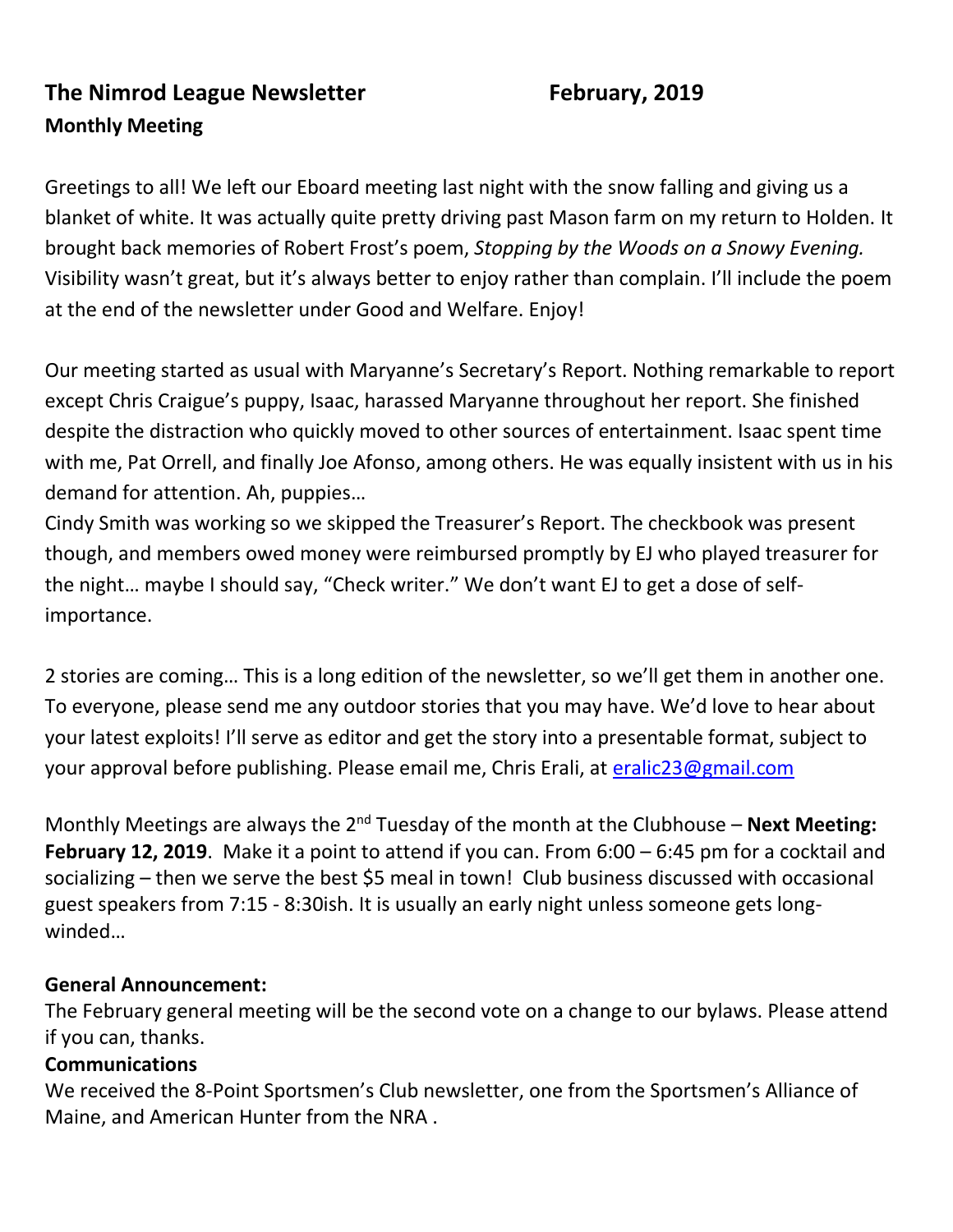#### **Speakers**

Please let us know if you have a suggestion for a speaker at a future meeting.

#### **Monthly Safety Tip and Topic for Discussion:**

It was felt that this safety tip still applied so we are keeping it.

# **"Make sure the ice is safe, before venturing out."**

*If you're not sure, please consult the Mass Fish and Wildlife website for updates.*

I suggested we edit it slightly to:

### **"It's cold, the ice is safe right now.**

# **Be at our Ice Fishing Outing or feel the wrath of John Meyer!" Ice Fishing Derby**

Once again it is scheduled for **Super Bowl Sunday, February 3, 2019!**

*It starts bright and early! John will be there in his fur hat along with his usual cohorts to get everything going. No equipment necessary! Come and enjoy a day on the "hard water"! There will be plenty of food, hotdogs for all, coffee and hot chocolate, along with other sundries in the food family. Bring Mom, Dad, kids, grand-kids, grandparents, dogs, relatives, and neighbors! Everyone is welcome!* 

The forecast is for a beautiful winter day. Dress warm and don't worry, you'll be home in plenty

of time for the kick-off. *Go Pats!*

# **New Business**

**Summer Function** The Summer Function date will be August 25, 2019.

#### **Super Bowl Sunday**

After ice fishing, we will be live streaming the Super Bowl game at the club. There will be a potluck tailgate/dinner/supper starting at 5:30 PM on Feb 3rd with the kickoff at 6:30 PM. Come down and watch the game have some great food, fellowship, and a drink. Bring your

favorite dish! We'll be using our new 75" TV to watch the Patriots kick some butt in our **BLITZ** 

### **FOR 6!**

*Contact Ralph Cochran (508-769-2600) or Joe Afonso (617-939-1605) for additional details.*

Chris Craigue reported on a phone call to the power company regarding the possibility of a gate being installed at the entrance to the power lines and our property. He had to navigate through several levels of computerized responses before finally getting to leave a message. Thanks for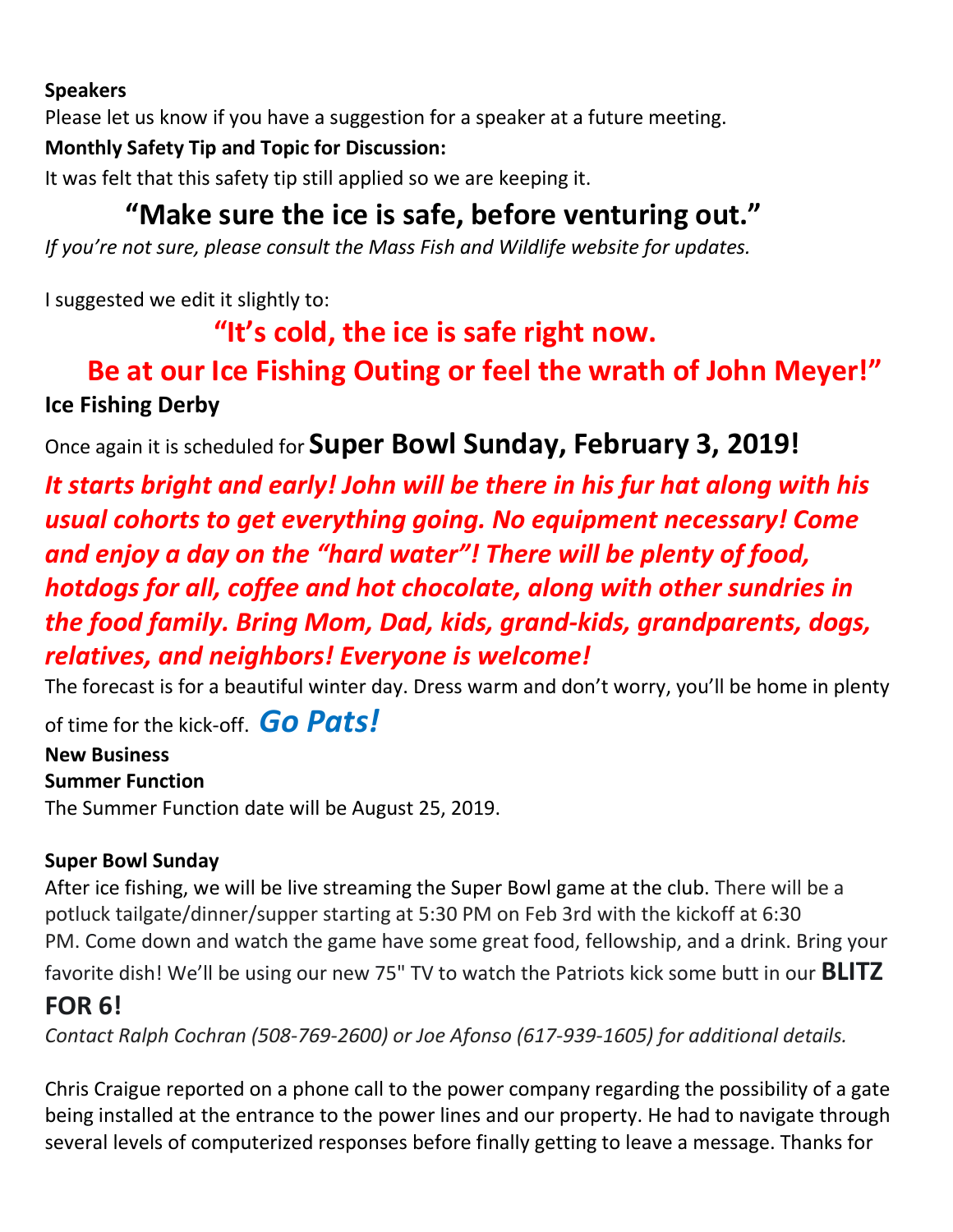your patience, Chris. The result is we did leave a message that we felt a gate was necessary. Our hope is they will want to protect their easement as much as we want to protect our property.

The Board discussed signage around our property and our desire to delineate our boundaries. I am putting this under new business only because John Meyer contacted the DCR and had some new news regarding what they could do for our club. John reported that the icons that can be seen on the DCR signs are very clear and effective. Several members on the board had some good ideas and it was decided to continue researching and once ready to make the purchase of the signs. There was input from numerous departments and a useful discussion to arrive at the decision to move forward with the project. The Board felt this is something we want to do correctly. We want them to last for years. 25 years would be great. Let's spend the money and get it done right.

#### **Old and Unfinished:**

Cindy researched getting us some tableware. The Board had questions to discuss and rather than take a vote and then have to rescind it later, the issue was tabled until a future meeting.

#### **Conservation Camp**

Applications are being accepted. Nimrod gives 2 scholarships of \$950 for this very worthwhile experience. **Application Deadline is February 22nd!**

#### **Scholarship**

Scholarships this year are in memory of past presidents. The criteria focus will be on leadership, along with conservation, environmental awareness, and the outdoors. The memorial honorees are Peter Brewer, Jim Gibbons and Vic Shuster.

#### **Membership**

We have 1 new member to bring before the membership this month. He is Eric Twickler from Paxton. To Eric, **please join us at our next general monthly meeting, Tuesday, February 12**, **2019,** when we welcome you to our club.

# **Membership dues must be paid by February 28th!**

#### **Board of Trustees**

No Report

#### **Trap/Skeet**

It is quiet and cold. Remember, Trap and Skeet is every Thursday afternoon/night (afternoon until the daylight hours get longer). It is open to the public, so bring a friend and join in a night of good fellowship and shooting.

### Important Date: **May 5, 2019 Ham Shoot**

#### **Kitchen**

Greg McIntyre, where are you? The gas valve needs repairing or replacing. Thanks, Greg!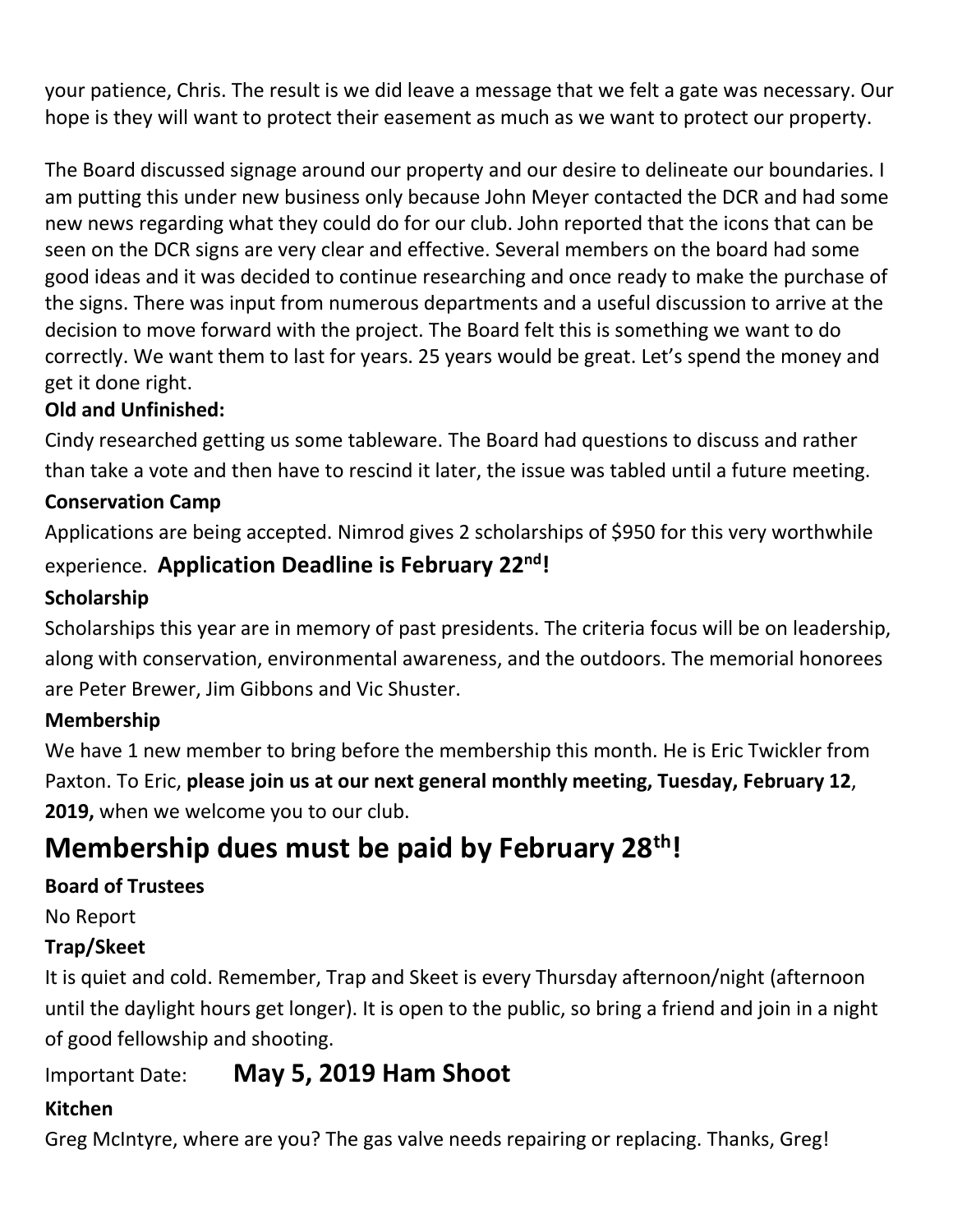Bruce Ebbeson reports all equipment in our kitchen is working perfectly. Members are doing an excellent job keeping the kitchen clean. Many thanks to our members who use the kitchen AND for keeping it spotless.

#### **Game Dinner**

**Our 2019 Game Dinner will be held on Saturday April 6. 2019.** As usual, apps, chowder and chili at 5 PM and entrees at 6PM. Come hungry and bring zip locs for take home. See Paul Frasier for tickets.

This is Bruce Ebbeson's last year as Head Cook. We need a replacement for 2020. Please contact Paul Frasier to volunteer. He or she can work with Bruce at this year's dinner. Bruce will insure that the turnover is an easy one and will continue working at future Game Dinners.

#### **Rifle Range**

We are still having a few problems with stupidity. Most people do, but please, to everyone, follow safety rules and only use paper targets. Remember to keep all shots into the berm. Think about what's behind your target, ALWAYS.

Ed Reitz gave a great presentation using his laptop and our new TV screen on outfitting the range with cameras. More news to come as he researches details and price. Nice presentation, Ed!

#### **2019 Rifle and Pistol Matches**

Based upon feedback from members, here are the proposed matches for 2019:

- **22 Rimfire Benchrest** iron sights at 25 yards, optics at 50 yards. Target will be NRA A17 Smallbore.
- **Black powder Rifle and Slug Gun** iron sights 50 yards, optics at 100 yards. Target to be determined but leaning to a fun "know your limits" or hunting oriented target. This will be timed in early fall to facilitate sighting in for our hunters.
- **Pistol** any caliber, iron sights and optics/open classes. Target TBD, but I'd like to organize something fun given our paper target restriction.
- **Centerfire Benchrest** hunter barrel, heavy barrel, and now adding precision pistol class. Rifles shoot for smallest 5-shot group at 100 yards, pistols at 50 yards. Anyone have a Thompson Contender, XP100, or long barrel scoped revolver?

Dates and details TBD, but the plan is to schedule these on Saturday mornings. **House**

We have purchased some new higher quality mats. These should last longer than the previous ones. Also, we have some purchased new Simple Green concentrate. It is outstanding for any cleaning job.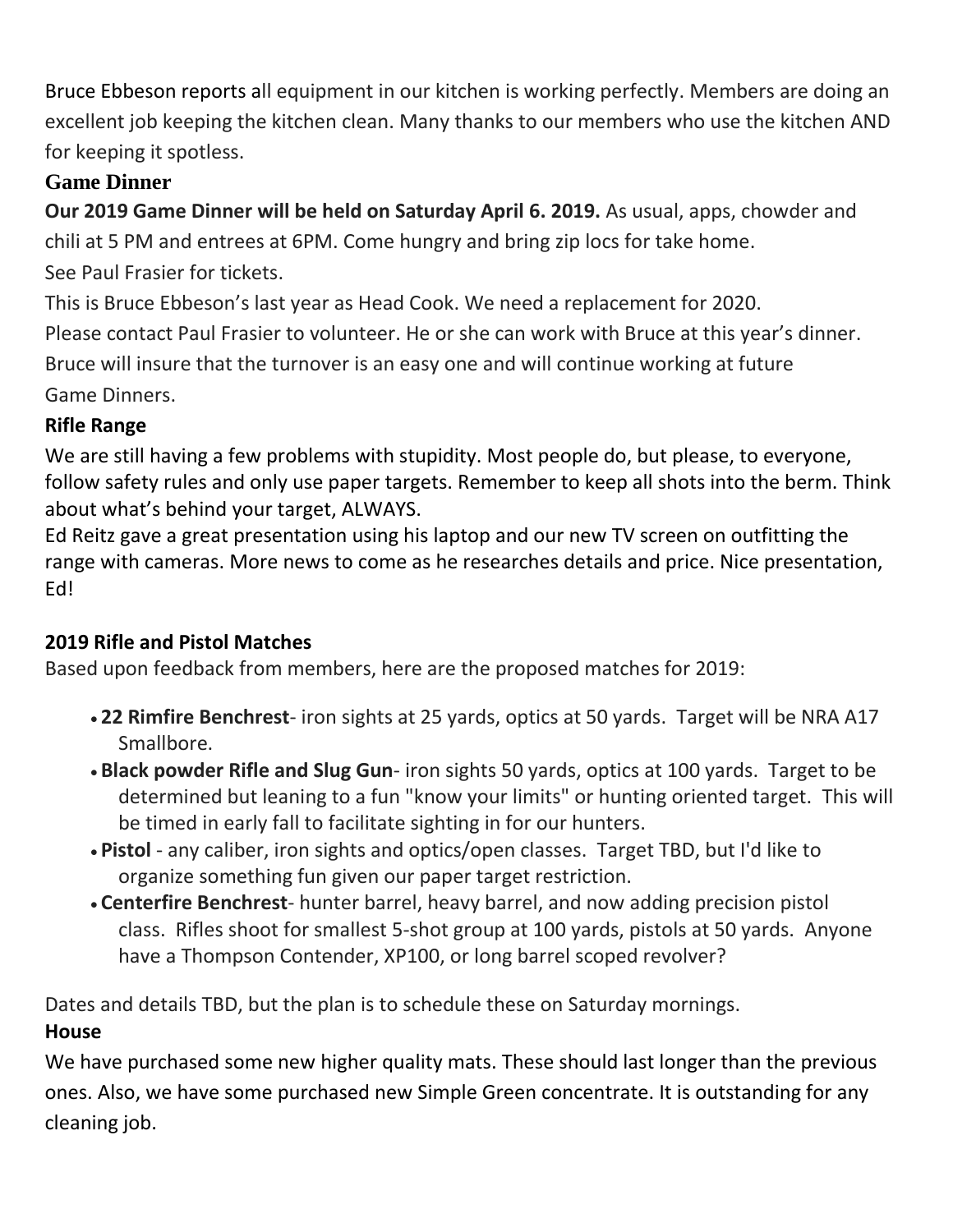#### **Executive Board**

This month's meeting adjourned at 9:41 PM. We aim for the newsletter to convey the highlights. E Board meetings are held at 7 PM the last Tuesday of the month. Members are welcome if you would like to come and observe our club's operation. Our membership can be very proud of the board and the time and effort that is made by everyone to keep our club running smoothly. Member concerns are always addressed. Many times, one board member will inform others that a single club member voiced a certain matter that he/she found troubling. Our club can rest assured that any points brought up by a member are ALWAYS brought to the attention of the entire board.

#### **Grounds**

Waste Management fixed the cover of our dumpster. It is now back on the hinges. Don't force the lid open or closed. It's wintertime and things, particularly steel and plastic move slowly in the cold.

**Please remember that volunteers are needed to help with clean-up after a snowstorm. The walk-behind snow blower and the plowing still leave our grounds with plenty of shovel work. There are always stairs, doors and the like that need some light attention. Please no need to call or wait for a call, just show up the day after a storm, bring a shovel and pitch in!**

#### **Finance**

The market fluctuates as we all know. Smart investors stay the course.

#### **Bar**

All is quiet. Please check that doors are closed on all appliances, ALWAYS. And then check again.

#### **Birds**

We are finished for the season. We put out over 1,000 birds this year.

#### **Revenue**

No report.

#### **Archery**

No report.

#### **Worcester County League of Sportsmen**

Joe Afonso is still looking for wood for bird boxes and planters. Rough cut pine is preferred. Joe started signing up people for the banquet. Kudos to our NIMROD archery volunteers for their work. The League will be lobbying for several issues that will affect us. Sunday hunting and crossbows are just two of them. Mass Wildlife is looking to make improvements on their website. Deer harvest numbers are still being compiled. Planning continues for Kid's Day, Young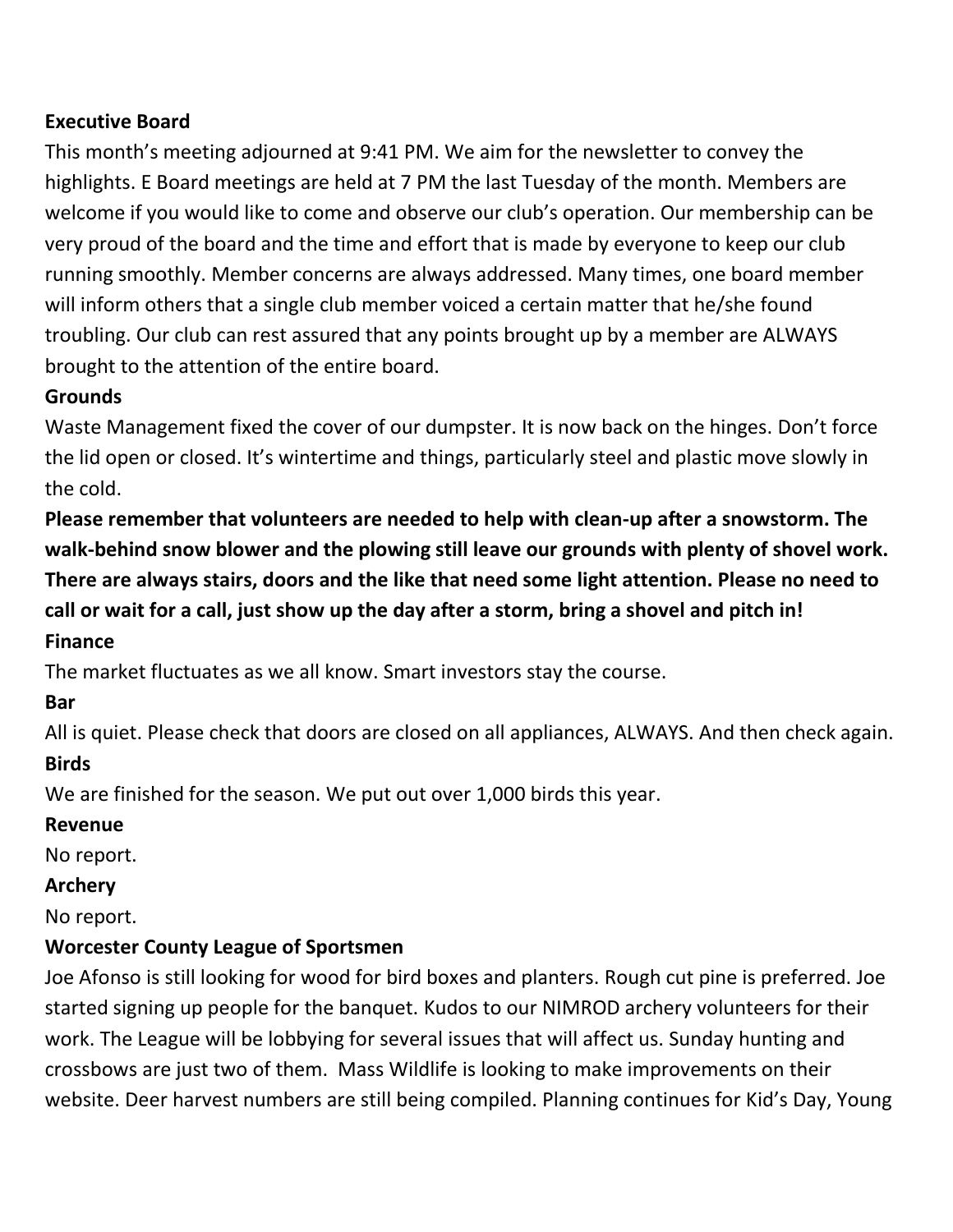Guns, and a donation to the 5 Point Action Fund Silent Auction. Discussion ensued and the Board voted to donate something of \$150 value.

#### **Land Use**

Kevin has a source for mulch at no cost. We will use it in the low areas, the "mud hole," on the skidder trail. The tractor will be used to spread it as needed. Good hit, Kevin.

#### **Business Records:**

Linda had a handout for all chair people. The guide should be used by committee chairs to get started in preserving documents relevant to your committee. There are a lot of great suggestions for anything that could help the next chair person. What is needed to carry out the previous projects and functions should be listed. Vendors you have used. NIMROD members who have participated or have expertise in a certain area. Costs to be considered both for budgets and unexpected expenses. Linda created a very useful document. Nice job and thanks! **Historical:**

The process is on-going. The 100<sup>th</sup> Anniversary of the founding of our club is coming up. More information is forthcoming.

#### **Photography**

Check out our gallery and Facebook page. Next up is a photo presentation of committee work. **Grant Writer**

Tina Gianos is the person to see if you have a source of funding. Even if you are not sure, please contact her so that she can research the entity. If a committee wants to have a program for kids or a community, she can look for grants in those areas too. Time can be a factor. She needs at least 3 months to complete the application process. Thanks!

#### **Good and Welfare**

Linda ran into Don French, Sr and said he looked well and was his usual self. Thumbs up to Don.

# **Stopping by Woods on a Snowy Evening**

BY [ROBERT](https://www.poetryfoundation.org/poets/robert-frost) FROST

Whose woods these are I think I know. His house is in the village though; He will not see me stopping here To watch his woods fill up with snow.

My little horse must think it queer To stop without a farmhouse near